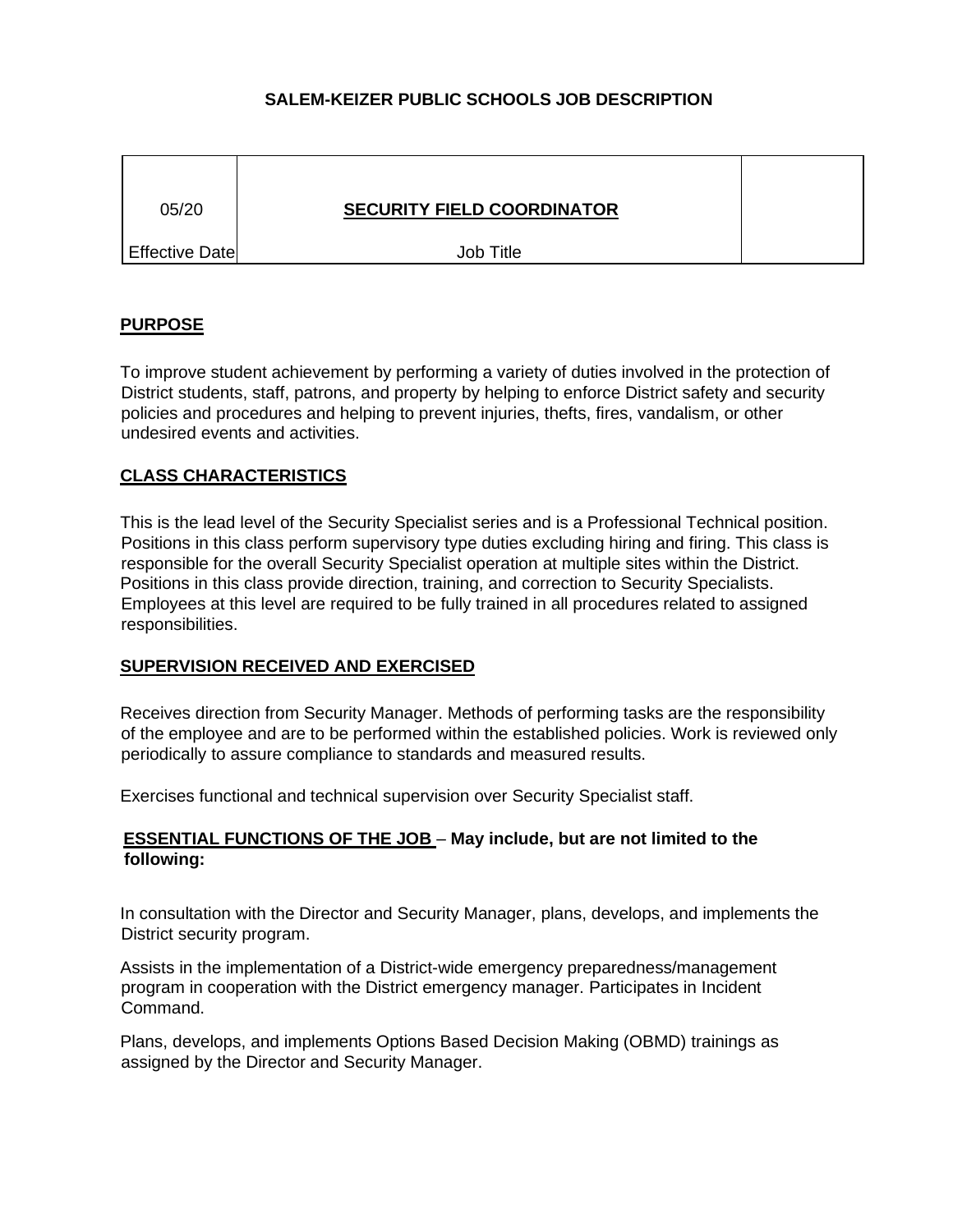Patrolling school buildings and grounds according to predetermined procedures with flexible schedules and routes.

Performs threat assessments and participates on Student Support Response Teams (SSRT).

Investigates or assists in investigations involving property damage, theft, and vandalism.

Supports and evaluates District security systems in cooperation with Technology and Information Services and various vendors.

Serves as backup coverage to schools when assigned security specialist is unavailable.

Coordinates the activities of security patrols and "standing guard" responses with various contracted services and responds to after hour calls.

Conducts security site assessments to address issues related to the physical security of schools, campuses, and other District buildings, owned or leased.

Compiles, analyzes, evaluates, and collects personal safety and security risk information and statistics; develops reports for all District locations/departments regarding any security risks: threats and inappropriate communications, incident reports, daily security reports, alarm statistics, restraining/stalking orders, custody orders, and trespasses.

Reviews and remains current on security and personal safety trends/issues on a state and national level.

Trains, directs, and assists in evaluating the performance of other security specialists and substitutes.

Promotes knowledge and daily application of department, team, and Business & Support Services goals and initiatives, including the District Quality Assurance Model.

Responds to calls from or about schools and departments for planned, unplanned, and emergency assistance on a 24-hour basis (according to assigned on-call schedule).

Possess all of the duties required of the Basic Security Specialist.

Performs related duties consistent with job description and assignment.

# **MINIMUM QUALIFICATIONS**

# **Knowledge of:**

Security systems and Crime Prevention Through Environmental Design (CPTED).

Threat assessment, violence mitigation, violent intruder response.

Problem-solving techniques, mediation, and conflict resolution.

Building and grounds security patrolling methods and techniques including scheduling and coordination of related activities.

Applicable laws, rules, and regulations affecting area of responsibility, including Oregon laws and statutes regarding restraining orders, stalking orders, custody orders, and trespass.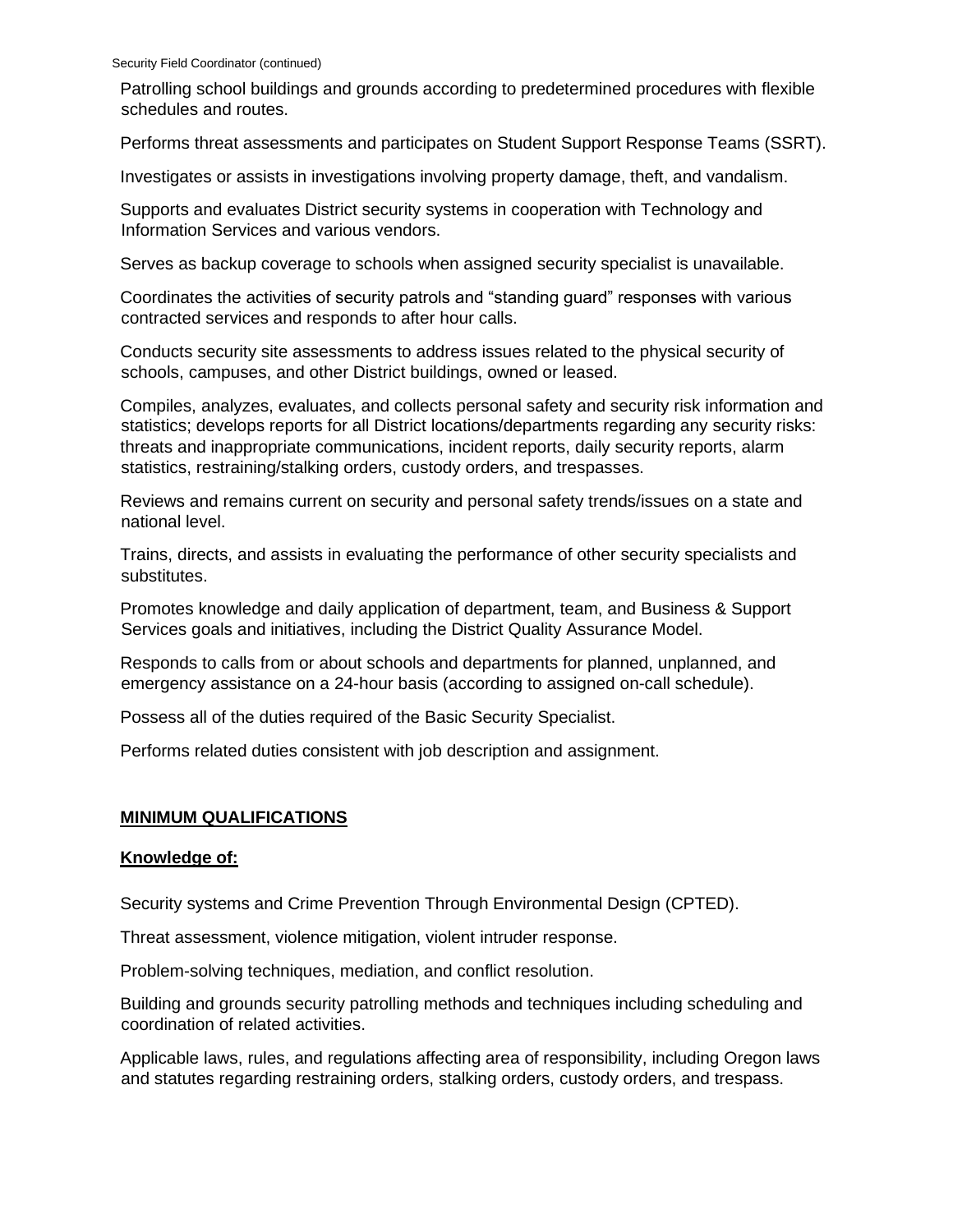# **Ability to:**

Perform security and CPTED assessments.

Evaluate the performance of other employees.

Establish and maintain effective working relationships with those contacted in the course of work.

Communicate clearly and concisely, both orally and in writing.

Obtain and keep current any state certifications required by the Department of Public Safety Standards and Training (DPSST) and for duties assigned. This includes the Supervisory Manager certification and Unarmed Security Instructor certification.

Obtain and keep current certification for CPR and First-Aid.

# **Experience and Training:**

Any combination of experience and training that would provide the required knowledge and ability to perform the duties of the job. A representative way to obtain the knowledge and abilities would be:

## **Experience:**

Two years of experience dealing with adolescents including background in community corrections techniques, juvenile parole, and probation, law enforcement, and/or four years experience as a campus security officer in a K-12 setting including experience as a supervisor or trainer.

# **Training:**

Equivalent to the completion of the twelfth grade.

Completion of state-mandated Unarmed Security Professional certification, Supervisory Manager certification , and the Unarmed Security Instructor certification.

Associates degree in human services, social services, or related field desirable.

### **Special Requirements:**

Possession of or the ability to obtain a valid Oregon Drivers' License

Possession of or the ability to obtain certification by the State of Oregon as a private security officer prior to employment

Possession of or the ability to obtain certification by the State of Oregon as an Supervisory Manager

Possession of or the ability to obtain certification by the State of Oregon as an Unarmed Security Instructor